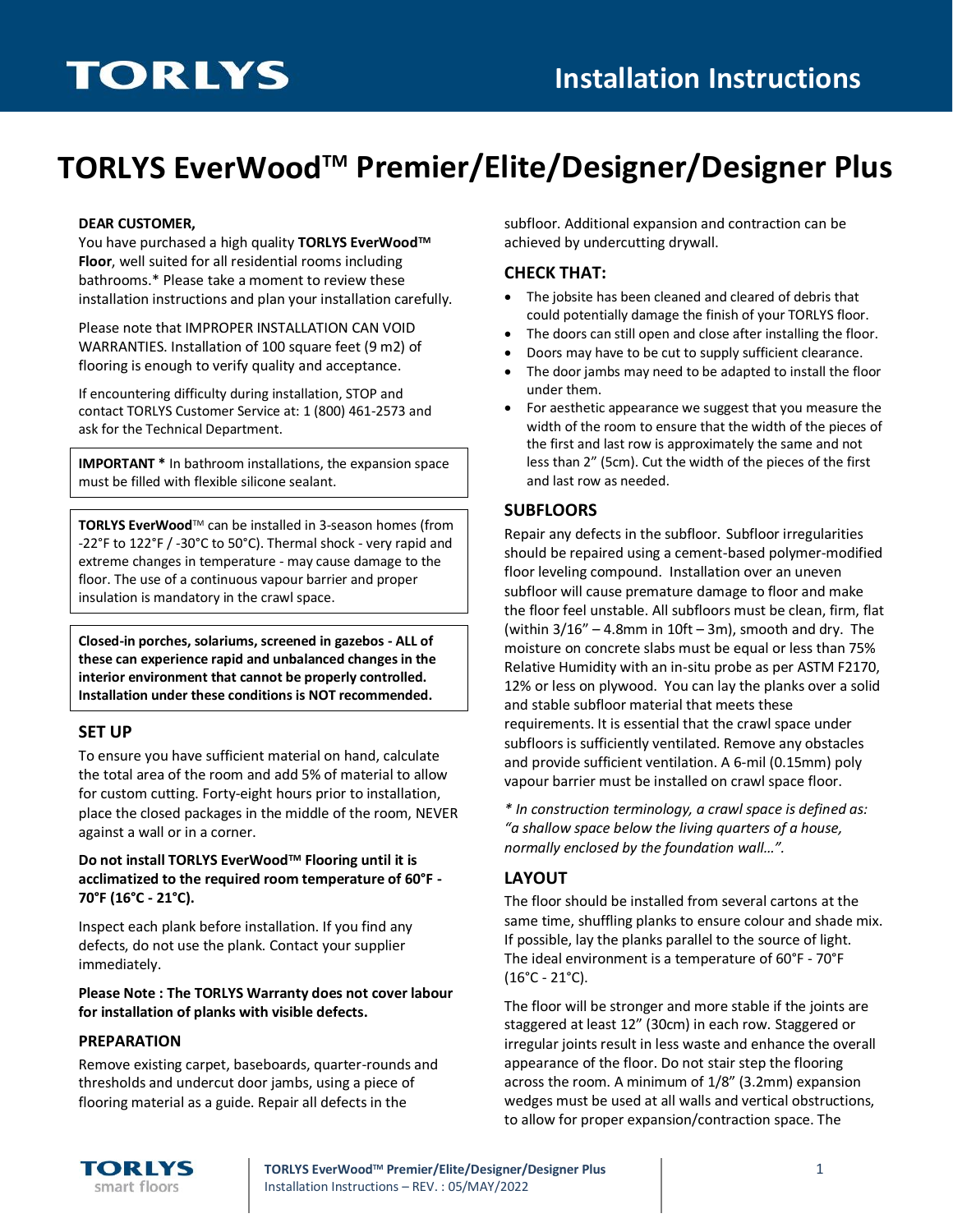wedges should be removed after the flooring installation has been completed, and the expansion/contraction space should be covered by baseboard, quarter round, and/or drywall (if wall is undercut).

#### **NOTE**

Never hit the planks directly with your hammer or rubber mallet. Always use a **TORLYS Tapping Block or TORLYS Bulldog® Tool\*\*** to protect the edges of the planks. Make sure the Tapping Block is in good condition. Hold Tapping Block down when using it. Gently tap all planks into their final locking position.

# **TOOLS**

- Hammer (1 lb.)
- Tape Measure
- Pencil
- Saw, utility knife



- Last-Board Puller \*
- 3/8'' (10mm) Wedges\*

When sawing pieces off the planks, use a fine-toothed hand saw, jigsaw, chop-saw, guillotine or utility knife.

*\*Note : available in a TORLYS Installation Kit*

*\*\*OPTIONAL : for ease of installation and repairs use TORLYS BulldogTM tool.*

**NOTE :** even when using care to disengage planks using the **TORLYS BulldogTM Tool**, some minor joint damage may occur. This can be repaired by using a good quality PVA Type II tongue and groove adhesive.

# **FLOATING METHOD**

#### **Prepare the subfloor.**

**TORLYS EverWoodTM Flooring** has a built-in cork backing and therefore no additional underlayment is required. The use of 6mil poly directly under the flooring is recommended for all installations; in case a repair is needed, the poly will make it easier to disassemble the floor with the TORLYS Bulldog<sup>™</sup> Tool.

#### **Do not glue planks together.**

**NOTE :** While floating is the primary form of installation of **TORLYS EverWood**TM **Flooring**, it can also be glued-down. Please visit our website at: www.torlys.com, for detailed information on these installation instructions.

# **PREVENTATIVE MAINTENANCE**

To ensure the full benefit of your **TORLYS EverWoodTM Flooring** and to extend its beauty for years to come, we recommend the following preventative maintenance suggestions:

- **Install floor protectors** on furniture legs to protect against scratches and dents. These furniture pads should have no wrinkles and be made of soft, nonstaining material (e.g. felt pads); the felt pads should be of adequate size to support the weight of the furniture and a minimum of 1" (2.5cm) in diameter. The floor protectors should sit flat on the floor and be inspected periodically for cleanliness and wear. For heavy pieces of furniture (e.g. couches) the use of coaster-cups is recommended. Castor chairs should have castors and/or a chair pad designed for hardsurface floors.
- **Do not drag furniture** or other heavy objects on the floor. Avoid high heels or shoes that need repair. Some types of high heel shoes can severely damage the surface of any floor covering. For minor repairs, a touchup kit is available at your TORLYS Dealer. For damages that require plank replacement, a tool, the TORLYS Bulldog<sup>™</sup> Tool, is available through your dealer.
- **Close your curtains or blinds** where continuous or extreme sunlight will shine on your floor. Also, UV protection in windows will help with the performance of your furnishings. A combination of heat and sunlight can cause most furnishings and flooring to fade or change colour.
- **Sweep and vacuum floor regularly**. Use correct hard surface vacuum tools. DO NOT use rotating beater bars, floor scrubbers, buffers, or similar products.
- **Wipe up spills immediately**.
- **Avoid sand and grit build up**. At doorways and areas of heavy wear, use protective mats or rugs that are marked "non-staining". For dry maintenance, use a dust mop, vacuum cleaner, or dry cloth. For damp maintenance, **use the TORLYS EcoCare Cleaning Kit**, available from your Authorized Dealer, and follow the maintenance instructions on the container.

Never wax or use oil-based products on your **TORLYS EverWoodTM Flooring.**

**Basic cleaning is with a damp cloth. Excess water can cause a slip and fall hazard.**

#### **IMPORTANT**

**To keep your warranty valid, use TORLYS recommended maintenance products and follow TORLYS maintenance instructions. For more information on maintenance products and instructions go to: www.torlys.com.**



**TORLYS** smart floors



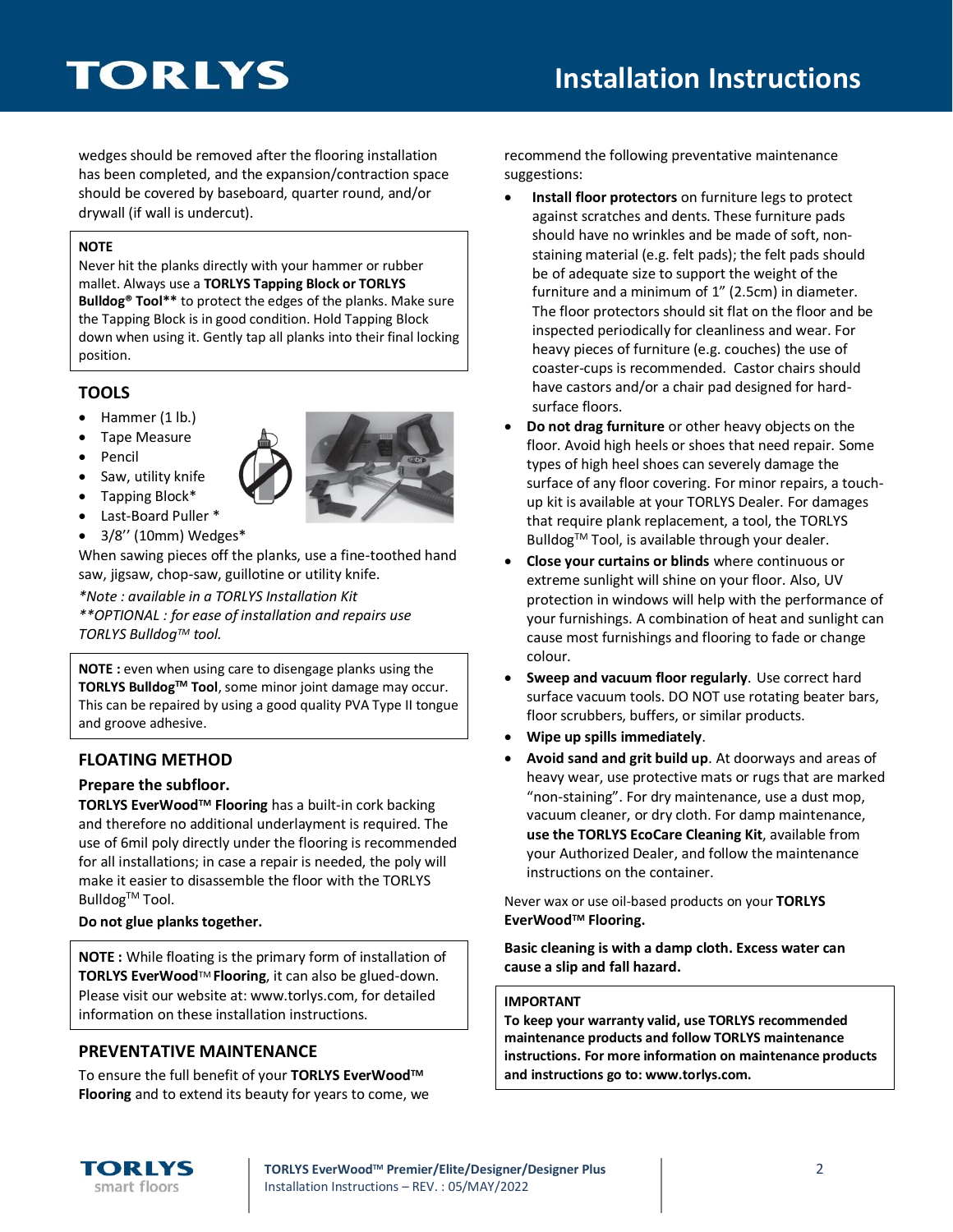# **Installation Instructions**

### **INSTRUCTIONS**

### **1) GENERAL**

**TORLYS EverWoodTM Flooring** has a Uniclic® system for installing floating floors without using glue. Instead, it uses an ingenious tongue and groove system to ''lock'' the planks together.

**IMPORTANT: Use a hammer and the special TORLYS Tapping Block positioned as shown in diagram (right) or TORLYS BulldogTM tool. Never use any other tapping block, as it may damage the planks.**



Use a TORLYS "Last-Board Puller" to pull exposed joints tight, where a tapping block and hammer will not fit. For a short edge, use several small taps until the planks click together completely. For a long edge, and if you cannot **angle-click the planks** (e.g. when installing final row) tap planks together gradually.

Begin tapping lightly at the corner of a plank until the joint has clicked together. Repeat the process approximately every 12" (30cm) until the entire long edge of the plank has clicked in with the next plank.

#### **Never attempt to knock the joint into place with one hit.**

For the best results, follow the installation instructions and use only :

- A) **TORLYS INSTALLATION KIT** (Wedges, TORLYS tapping block and last-board puller)
- B) **TORLYS MAINTENANCE PRODUCTS** [TORLYS EcoCare (pH Neutral) Cleaner]
- C) **TORLYS BULLDOGTM TOOL**

# **2) CORRECT INSTALLATION**

**A minimum of 1/8" (3.2mm) expansion/contraction space** must be provided at all walls and vertical obstructions (e.g. around pipes and at thresholds). These spaces may be covered by a moulding that is not fixed to the **TORLYS EverWoodTM Flooring**, but to the wall.

Begin installing the floor from the left corner of the room. Always remember that the easiest way to install the floor



is by placing the tongue **(A)** into the groove **(B)**.

Lift plank being installed to 20-30 degree angle and keep tongue of the plank in the groove of installed plank. With gentle pressure and a gentle rocking motion push the plank down. Finish locking the plank with a tap into place using a tapping block or the TORLYS Bulldog<sup>TM</sup> Tool.

### **TRANSITION MOULDINGS**

Installation can not exceed 80' (25 meters) in any direction, without the mandatory use of transition mouldings. When installing without a Transition Moulding, a small bead of silicone, or similar caulking, can finish the edge.

#### **Match Transition Mouldings (e.g. Reducers)**

For the best appearance compare the transition mouldings and flooring before installation, identify the pieces that best match the mouldings for colour and grain, set them aside and then install them as needed.

Note : If using flush-mount stair nosing in conjunction with this flooring, do not commence installation before referring to the stair nosing instructions. For details go to www.torlys.com

# **3) THE FIRST ROWS**

Saw off the tongue of the first plank, both on the short as well as the long edge. For all other first-row planks cut off the tongue on the long edge **(Photo I)**.

Orient the first plank in the left corner of the room. Maintain a minimum spacing from the wall and all vertical obstructions, of 1/8" (3.2mm), using wedges. Lay the planks with the groove side facing you **(I)** in order to use the tongue/groove system. Lay the first row along the wall.





#### **IMPORTANT**

Turn the plank inclined with the end joint into the already laid plank.

Click the two together. Ensure that the planks of the first row are straight **(II)**. The cut piece from the first row becomes the starting piece for another row. Install the cut edge facing the wall, with the expansion wedge in place. Now angle this piece and click it into the first plank of the first row.

The cut pieces should be a minimum of 8" (20cm) in length **(III)**. Continue the second row with a full piece, placing the tongue of the long side into the groove of the first-row piece **(IV)**. Move the end joints together until they are approximately 1/4'' (6mm) apart. Click the plank lengthwise into place. **For the short** 



TORLYS smart floors

**TORLYS EverWoodTM Premier/Elite/Designer/Designer Plus** 3 Installation Instructions – REV. : 05/MAY/2022